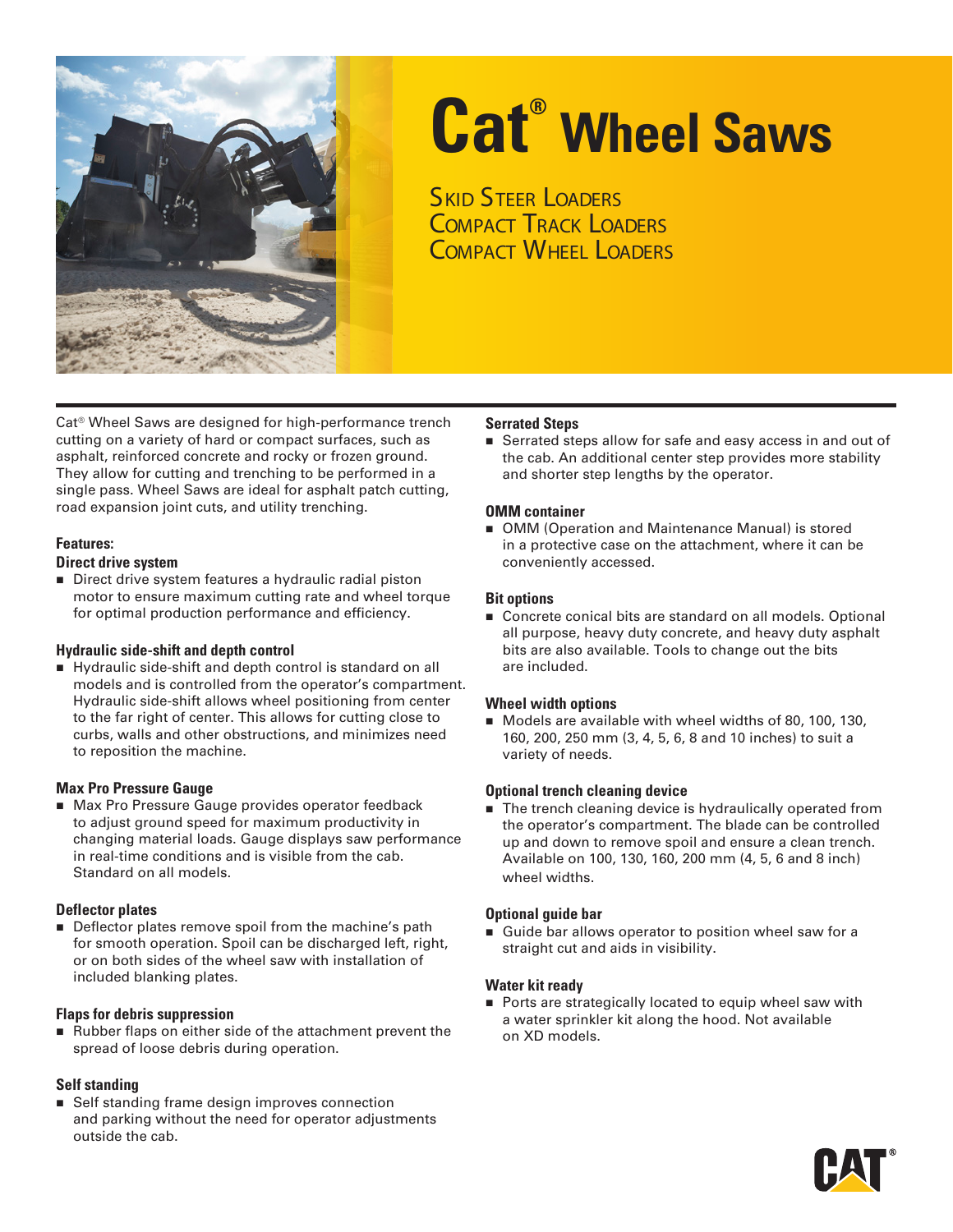# **Wheel Saws**

## **Compatibility**

| <b>Machines</b>                                                                                |
|------------------------------------------------------------------------------------------------|
| 239D3, 246D3, 249D3, 257D3, 259D3, 262D3, 272D3, 272D3 XE, 279D3, 289D3, 299D3, 299D3 XE, 908M |
| 262D3, 272D3, 272D3 XE, 279D3, 289D3, 299D3, 299D3 XE                                          |
| 272D3 XE, 299D3 XE                                                                             |
| 272D3 XE, 299D3 XE                                                                             |
| 272D3 XE, 299D3 XE                                                                             |
|                                                                                                |

\*Requires high flow or high flow XPS option on machine. Operates in high flow XPS on XE machines. Requires high flow option on compact wheel loaders.

^Requires high flow XPS option on machine. Operates in high flow XPS on XE machines.

Current production machines listed. Machine model availability and attachment vary by region. Contact your local Cat dealer for exact compatibility and availability.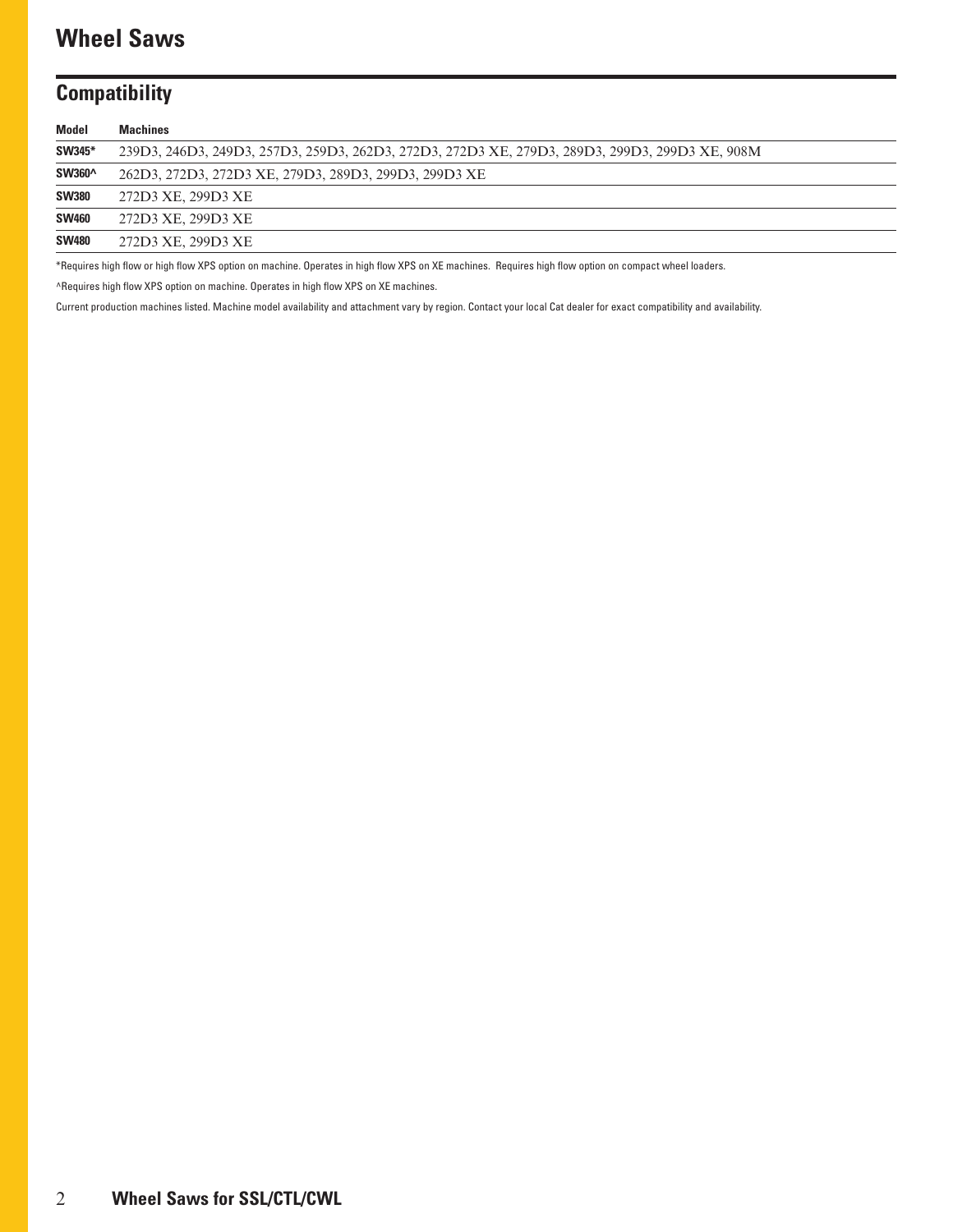# **Specifications**





|                                      |       |           | <b>SW345</b>                                          | <b>SW360</b>                                      | <b>SW380</b> | <b>SW460</b>               | <b>SW480</b>  |
|--------------------------------------|-------|-----------|-------------------------------------------------------|---------------------------------------------------|--------------|----------------------------|---------------|
| Overall width<br>A                   | mm    | (in)      | 1655(65)                                              | 1655(65)                                          | 1655(65)     | 1655(65)                   | 1655(65)      |
| <b>B</b> Wheel width                 | mm    | (in)      | $\overline{80}$ (3), 130 (5)                          | 80 (3), 100 (4),<br>$130(5)$ , 160 (6),<br>200(8) | 250(10)      | 80 (3), 160 (6),<br>200(8) | 250(10)       |
| Overall height<br>C                  | mm    | (in)      | 1455 (57)                                             | 1765 (69)                                         | 1860 (73)    | 1765 (69)                  | 1860 (73)     |
| D Length                             | mm    | (in)      | 2165 (85)                                             | 2417 (95)                                         | 2600 (102)   | 2417 (95)                  | 2600 (102)    |
| Weight                               | kg    | (lb)      |                                                       |                                                   |              |                            |               |
| $80$ mm $(3$ in)                     |       |           | 1126 (2482)                                           | 1440 (3175)                                       |              | 1440 (3175)                |               |
| $100$ mm $(4 \text{ in})$            |       |           |                                                       | 1335 (2943)                                       |              |                            |               |
| $130 \text{ mm} (5 \text{ in})$      |       |           | 1016 (2240)                                           | 1365 (3009)                                       |              |                            |               |
| $160$ mm $(6 \text{ in})$            |       |           |                                                       | 1315 (2899)                                       |              | 1315 (2899)                |               |
| $200 \text{ mm} (8 \text{ in})$      |       |           |                                                       | 1325 (2921)                                       |              | 1325 (2921)                |               |
| $250$ mm $(10$ in)                   |       |           |                                                       |                                                   | 1450 (3197)  |                            | 1450 (3197)   |
| Maximum Cutting Depth                | mm    | (in)      | 450 (18)                                              | 600(24)                                           | 800 (32)     | 600(24)                    | 800 (32)      |
| Required Hydraulics                  |       |           | <b>XPS</b>                                            | <b>XPS</b>                                        | <b>XPS</b>   | <b>XHP/XE</b>              | <b>XHP/XE</b> |
| Optimal Hydraulic Flow               | lpm   | (gpm)     | 125(33)                                               | 125(33)                                           | 125(33)      | 150(40)                    | 150(40)       |
| <b>Optimal Hydraulic Pressure</b>    | bar   | (psi)     | 280 (4000)                                            | 280 (4000)                                        | 280 (4000)   | 280 (4000)                 | 280 (4000)    |
| Motor Displacement                   |       |           | cm <sup>3</sup> /rev (in <sup>3</sup> /rev) 1404 (86) | 1686 (103)                                        | 1686 (103)   | 1686 (103)                 | 1686 (103)    |
| Wheel Torque at Max Pressure         | $N-m$ | $(lb-ft)$ | 6244 (4604)                                           | 7509 (5538)                                       | 7509 (5538)  | 7509 (5538)                | 7509 (5538)   |
| Wheel Speed at Max Flow              | rpm   |           | 89                                                    | 74                                                | 74           | 89                         | 89            |
| Bit Speed at Max Flow                | m/min |           | $(ft/min)$ 349 (1143)                                 | 360 (1180)                                        | 372 (1228)   | 430 (1420)                 | 444 (1466)    |
| Conical Bits per Wheel               |       |           |                                                       |                                                   |              |                            |               |
| $80$ mm $(3$ in)                     |       |           | 64                                                    | 70                                                |              | 70                         |               |
| $100 \text{ mm} (4 \text{ in})$      |       |           |                                                       | 80                                                |              |                            |               |
| $\overline{130}$ mm $(5 \text{ in})$ |       |           | 64                                                    | 80                                                |              |                            |               |
| $160$ mm $(6 \text{ in})$            |       |           |                                                       | 96                                                |              | 96                         |               |
| $200 \text{ mm} (8 \text{ in})$      |       |           |                                                       | 96                                                |              | 96                         |               |
| $250$ mm $(10$ in)                   |       |           |                                                       |                                                   | 72           |                            | 72            |
| Side Shift Travel                    | mm    | (in)      | 550 (22)                                              | 550 (22)                                          | 550 (22)     | 550 (22)                   | 550 (22)      |
| <b>Trench Cleaning Device</b>        |       |           |                                                       |                                                   |              |                            |               |
| $80$ mm $(3$ in)                     |       |           | N <sub>o</sub>                                        | No                                                |              | No                         |               |
| $100 \text{ mm} (4 \text{ in})$      |       |           |                                                       | Yes                                               |              |                            |               |
| $130$ mm $(5 \text{ in})$            |       |           | Yes                                                   | Yes                                               |              |                            |               |
| $160$ mm $(6 \text{ in})$            |       |           |                                                       | Yes                                               |              | Yes                        |               |
| $200 \text{ mm} (8 \text{ in})$      |       |           |                                                       | Yes                                               |              | Yes                        |               |
| $250$ mm $(10$ in)                   |       |           |                                                       |                                                   | No           |                            | No            |